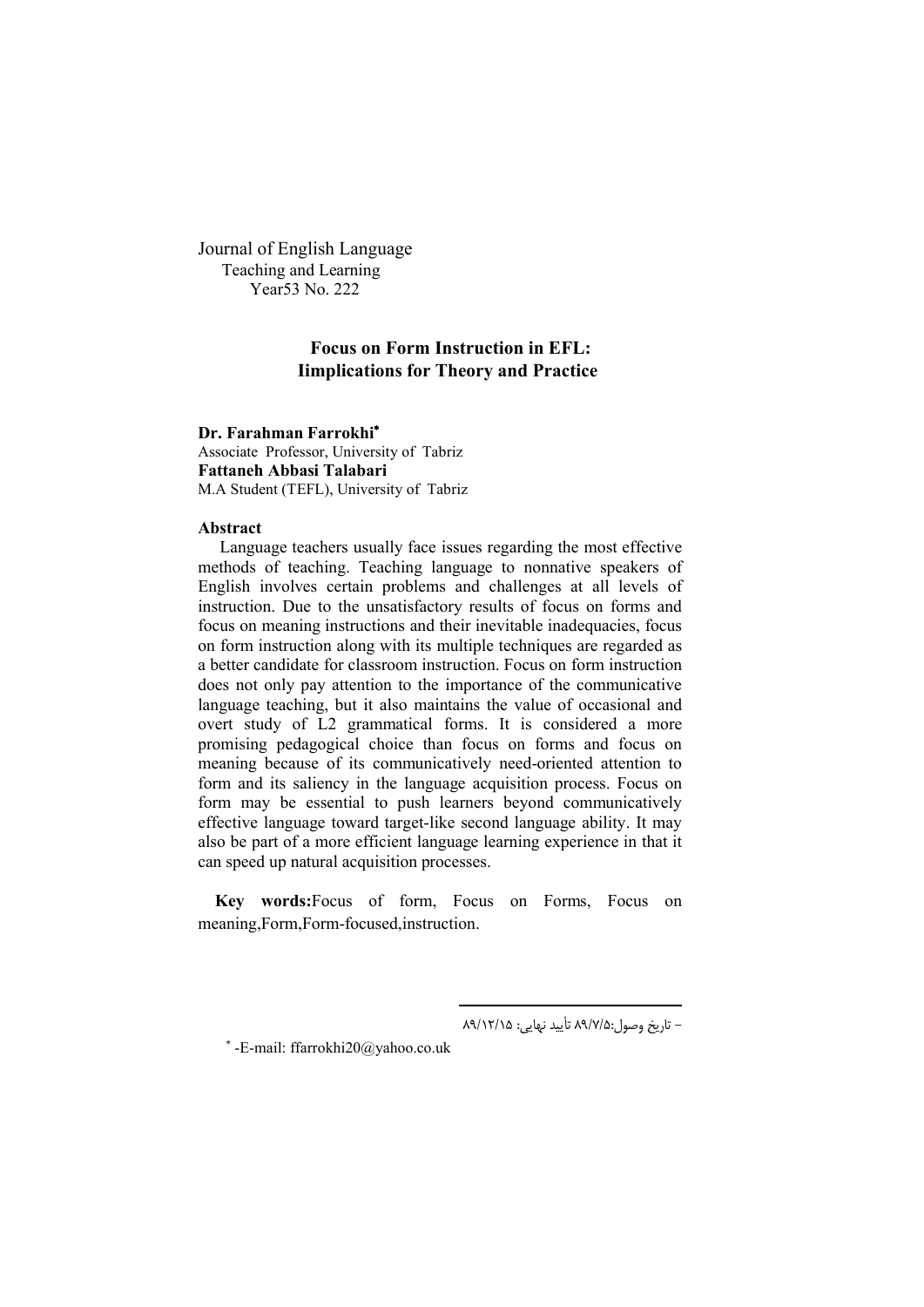### **1.The History of Focus on Form Instruction**

This section, in briefly reviewing the history of language teaching methods, provides a background for discussion of focus on form instruction and its effects on language learning.

# **1.1.Traditional Language Teaching**

Whereas today English is the world's most widely studied foreign language, five hundred years ago it was Latin for it was the dominant language of education, commerce, religion, and government in the western world (Richards and Rogers, 2001). As traditional grammarians were interested in the literary works of Latin, they tried to impose its grammar on any other language which they studied (Chastain, 1988). To them, morphology, the study of words, was more important than the study of language structures (syntax) or the study of sounds (phonology) (Richards and Rogers, 2001). They tried to analyze sentences of a language, label the parts with their names, and produce rules that explain how these parts may be combined. Each grammar point was listed, rules on its use were explained, and it was illustrated by some sample sentences. These rules were mainly prescriptive rather than descriptive in nature (Cook, 2005). Grammar translation method is an example of traditional language teaching approach.

#### **1.2. Descriptive/Behavioristic Language Teaching**

In the 1940s and 1950s, due to the criticisms directed toward traditional language teaching, the structural or descriptive school of linguistics was established along with a behavoristic paradigm among psychologists. According to this view, language is a fundamental part of total human behavior which could be dismantled into small pieces and units. Language was also viewed as a system of structurally related elements for encoding of meaning, the elements being phonemes, morphemes, words, structures, and sentence types. It regarded language learning as a process of imitation, practice, reinforcement and habit formation. Learning the language also consists of mastering the language elements and learning the rules by which these elements are combined. Language was identified with speech, and speech was approached through structure. It also claimed that children come into the world without any preconceived notions about the world or language, and they would shape their knowledge through various schedules of reinforcement (Brown, 2000; Schmitt, 2002). Audio-lingual and Oral/Situational language teaching methods were the two main examples of this view in which language is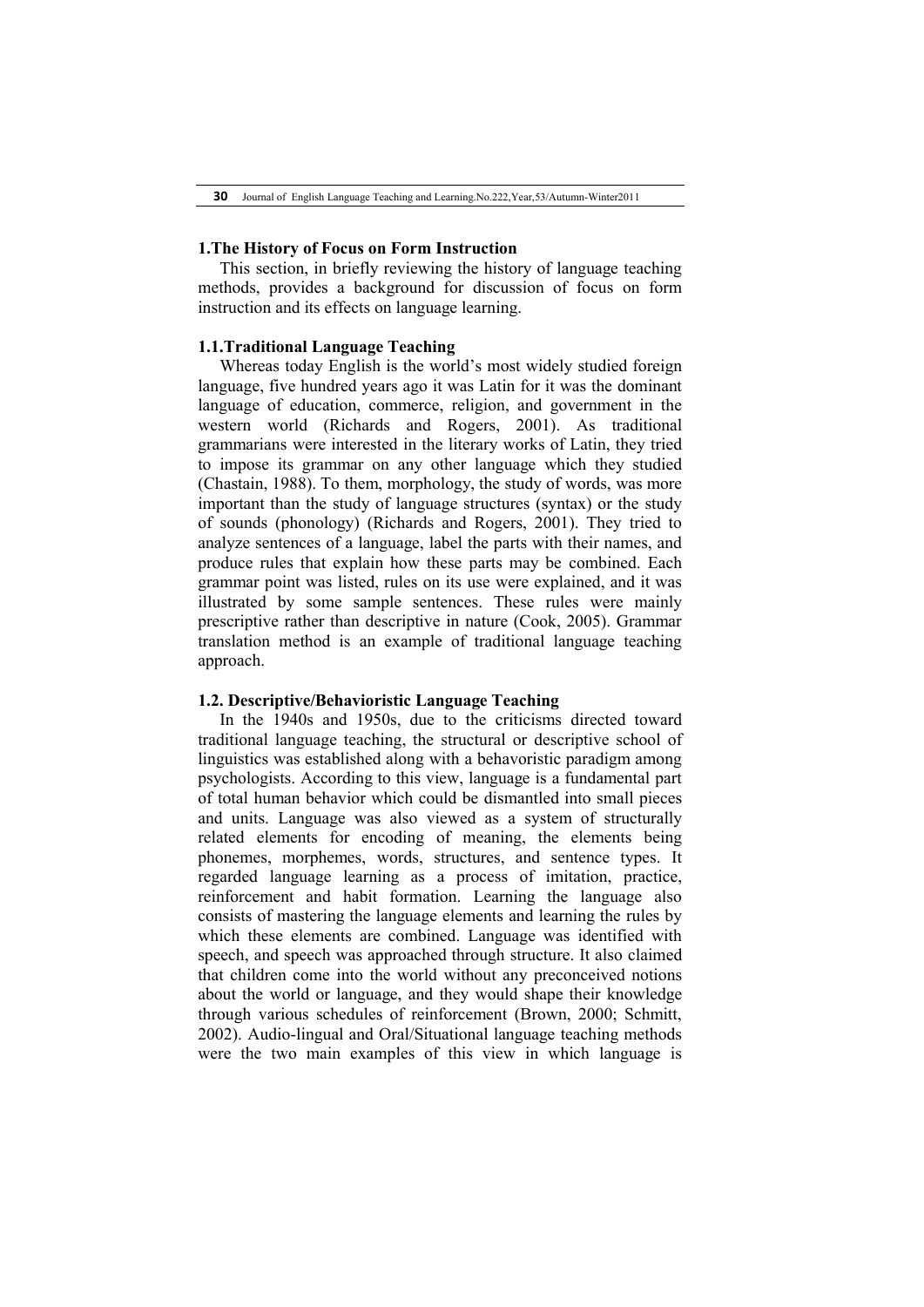regarded as a rule governed phenomenon which can be learned through mechanical habit formation.

# **1.3.Generative/Cognitive Language Teaching**

In the 1960s, the generative-transformational school of linguistics along with a cognitive approach in psychology emerged through the influence of Chomsky (1966). His revolution turned linguists, psychologists, and language teachers toward the role of mind and abstract mental processes in teaching. According to this view, the main emphasis is on the learner's conscious awareness of rules, and the central attention is paid to the formal properties of language. It also aims to develop students' competence so as to enable them to formulate their own replies to previously unmet language situations. It also regards language as a creative, rule-governed communication, assigning the central role to the learner. It regards language learning as consisting of perception, acquisition, organization and storage of knowledge in such a way as to become an active part of the individual's cognitive structure. It also assigns a central and dominant role to the mental processes that are subject to the individual's control (Chastain, 1988).

According to this approach, teaching all expressions and sentences that students need is impossible as language is found to be infinitely varied. Therefore, the only achievable goal is to teach the system that makes language production possible (Richards and Rogers, 2001). Methods following this approach, such as Community Language Learning, Silent way, Total Physical Response, and Suggestopedia retained the drills of audio-lingual method but they also added some dozes of rule explanations and reliance on grammatical sequencing of materials.

# **1.4. Communicative Language Teaching (CLT)**

Until recently, language teaching and learning focused on linguistic forms and on the descriptions of language structures. Then it was found that the generative rules proposed under the nativistic approach to language were abstract, formal, and explicit in nature, yet they dealt specifically with the forms and not with the deeper functional levels of meaning (Richards and Rogers, 2001). Rather than considering language learning as a process of general language structure accumulation, CLT regards language as an instrument of social interaction. Language learning is learning to communicate and every attempt to communicate is encouraged from the very beginning. So since 1970s, focus has shifted to semantic descriptions and to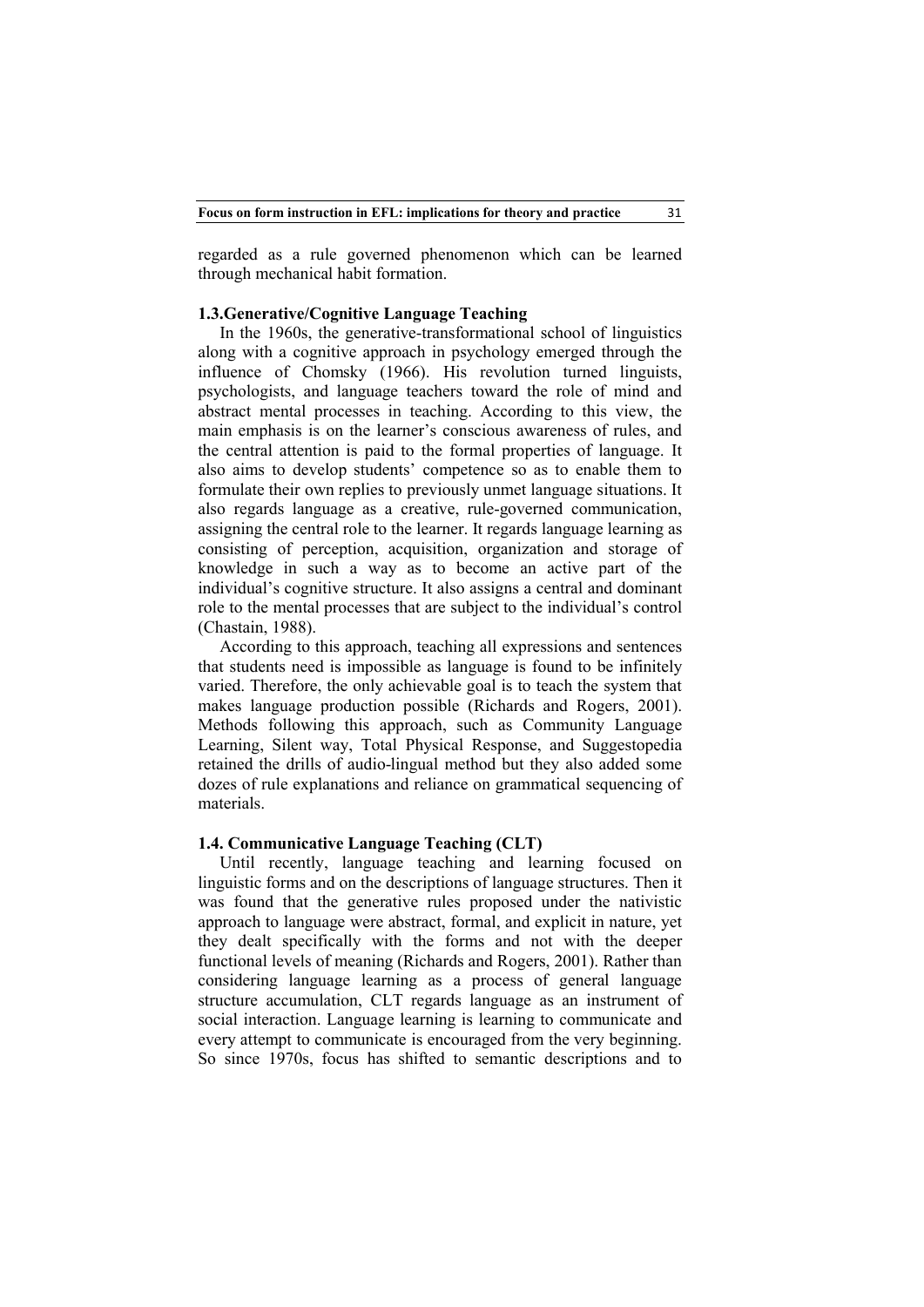language as a part of total communicative conduct of social communities (Chastain, 1988).

Putting emphasis on the semantic and communicative aspect rather than the grammatical characteristics of language, this theory leads to a specification and organization of language teaching content by categories of meaning and function (i.e. purpose for which people communicate; such as making requests, thanks,…) rather than by elements of structure and grammar. So, less attention is paid to the overt presentation and discussion of language elements (Brown, 2001). It was also believed that the target linguistic system will be learned best through the process of struggle to communicative and the sequencing is based on the consideration of content, function, or meaning that maintains interest (Chastain, 1988).

Communicative language teaching (CLT) is a communicative orientation that emphasizes affective, cognitive, and social factors, and its activities are inner directed and learner centered. Communicative competence (i.e. the ability to use the linguistic system appropriately and affectively) is the desired goal (Chastain, 1988). With the rise of communicative methodology in the late 1970s, it was suggested that teaching grammar was not only unhelpful but also it might be regarded as detrimental. So, the role of language instruction in second language classes was downplayed (Nassaji and Fotos, 2004).

## **1.5. 'Comprehensible Input Hypothesis'**

Theoretically, the debate was first introduced by Krashen's (1981) distinction between conscious learning and unconscious acquisition of language. According to his acquisition/learning hypothesis, individuals may acquire a second language or may learn it. Those who pick up the rules of language subconsciously as they take part in communication acquire a second language whereas language learning is the result of learning the rules of language consciously in classroom situations (Chastain, 1988). Krashen (1981, 1985) also proposed that the goal of instruction is not to produce native-like speakers but to help them take advantage of the natural input available to them. Therefore, according to Krashen (1985), for grammar and vocabulary to be acquired, it is only enough to understand the language in which grammar and vocabulary are contained. So, he believed that language should be acquired through natural exposure, not learned through formal language instruction because it doesn't aid in spontaneous production of language.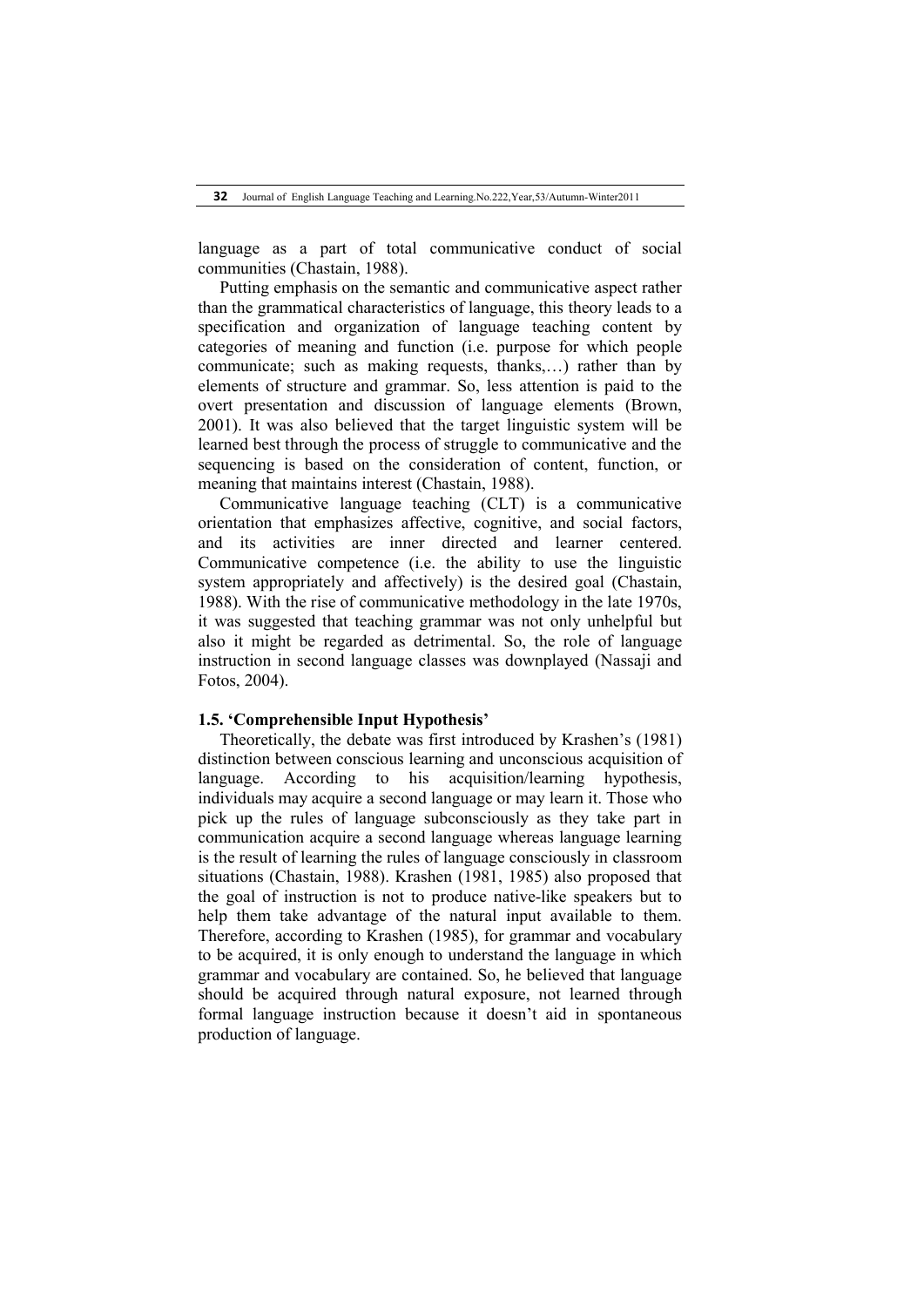33

Then, Krashen(1985) introduced his 'comprehensible input' hypothesis which deals with how individuals internalize and acquire language. Based on this hypothesis, if input is understood and there is enough of it, the necessary grammar and vocabulary are automatically provided. According to Krashen, the availability of input, which is comprehensible (i.e.  $i+1$  or what is slightly beyond the learner's current level of language proficiency) to the learner is the only necessary and sufficient condition for language learning to take place. His 'input hypothesis' rests on the assumption that language acquisition consists mainly of adding rules to the interlanguage. He believes that positive evidence in the input, motivating particular structure, could stimulate the acquisition of that structure.

But Krashen's hypothesis, despite its appeal, did not go unopposed. The basic argument is that no matter how much correction learners receive, the complete set of evidence for building up a native-like grammar with all its complexities is not available in the input. It had been mentioned that those learners who do not have the advantage of language instruction, though fluent, developed wild grammars and produced untarget-like output (White, Spada, Lightbown, Ranta, 1991).

## **1.6. 'Noticing Hypothesis'**

SLA research, however, goes beyond general interest in the need for comprehensible input (Chastain, 1988). Krashen's 'Comprehensible Input' hypothesis; that is, language can be learned through only exposure to comprehensible input, without some degree of learner's consciousness, has been found theoretically problematic (Khodayari and Attaollahi, 2005). The fact that learners don't utilize the input to which they are exposed as intake for learning led Schmidt (1990) to suggest that conscious awareness of a previously unlearned  $L<sub>2</sub>$  form or what he calls 'noticing' is a necessary condition for language learning to occur. Schmidt's 'noticing' hypothesis runs counter to Krashen's 'comprehensible input' hypothesis as it claims that 'intake is the part of the input that the learner notices' (Schmidt, 1990, p. 139).

### **1.7. Language Instruction**

Following the concept of noticing as a pedagogical device for language acquisition to take place, Ellis (1990) introduced formal instruction as a view of language instruction which helps learners to develop awareness of target language features. According to Ellis, once consciousness of a particular feature has been raised through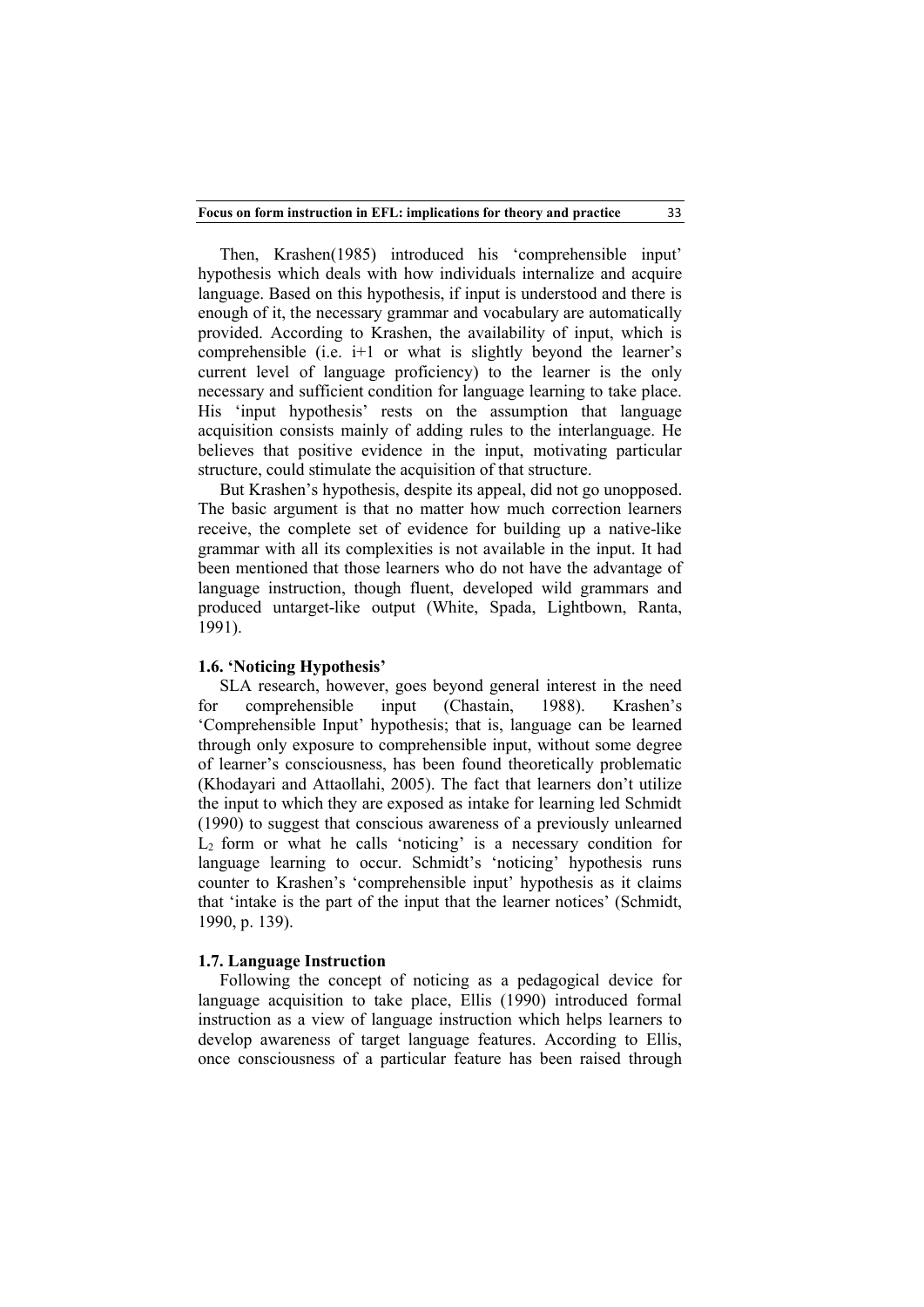formal instruction, learners remain aware of the target language feature and notice it in subsequent communicative input events which are considered to be crucial for further language processing, leading to the acquisition of the feature.

The role of language instruction in SLA must be considered in terms of the effect instruction has on the route of development (i.e., the general sequence or specific order of acquisition), on the rate of language development (i.e., the speed at which learning takes place), and on the success of language development (i.e., the proficiency level finally achieved). In general, instruction appears to offer three advantages over naturalistic SLA: (a) it speeds up the rate of learning, (b) it affects acquisition processes, leading to long term accuracy, and (c) it appears to raise the ultimate level of attainment (Doughty and Williams, 1998b). Form-focused instruction is regarded as one of the main types of formal instruction which is used to draw learners' attention to language form, either explicitly or implicitly (Spada, 1997). The following section offers a brief review, determining the strengths and limitations for language learning of a focus on forms and a focus on meaning, and highlights the possible advantages of a focus on form.

#### **1.8. Focus on Forms**

Focus on forms instruction is aimed at teaching/learning specific grammatical structures. It is very similar to traditional grammar instruction whose primary emphasis is on the teaching of language forms in isolation. It also involves the pre-selection of particular forms based on a linguistic syllabus and the intensive and systematic treatment of those structures. The instruction progresses as the learners show mastery of sequentially-presented grammatical forms (Long, 1991: Long and Robinson, 1998: Ellis, Basturkmen and Loewen, 2002). In this kind of language instruction, the teacher or syllabus designer is required to analyze or break the  $L<sub>2</sub>$  into its components, that is, words, collocations, grammar rules, phonemes, intonation and stress patterns, structures, notions, or functions. But it is considered as a non-communicative approach as it doesn't foster  $L_2$ development which enables learners to function in real-world communication (Poole, 2005). So there exists no correspondence between the forms practiced and any kind of real-world meaning. Lack of any scope for the development of fluency is one of the most important consequences of such a rigid approach (Seedhouse, 1997).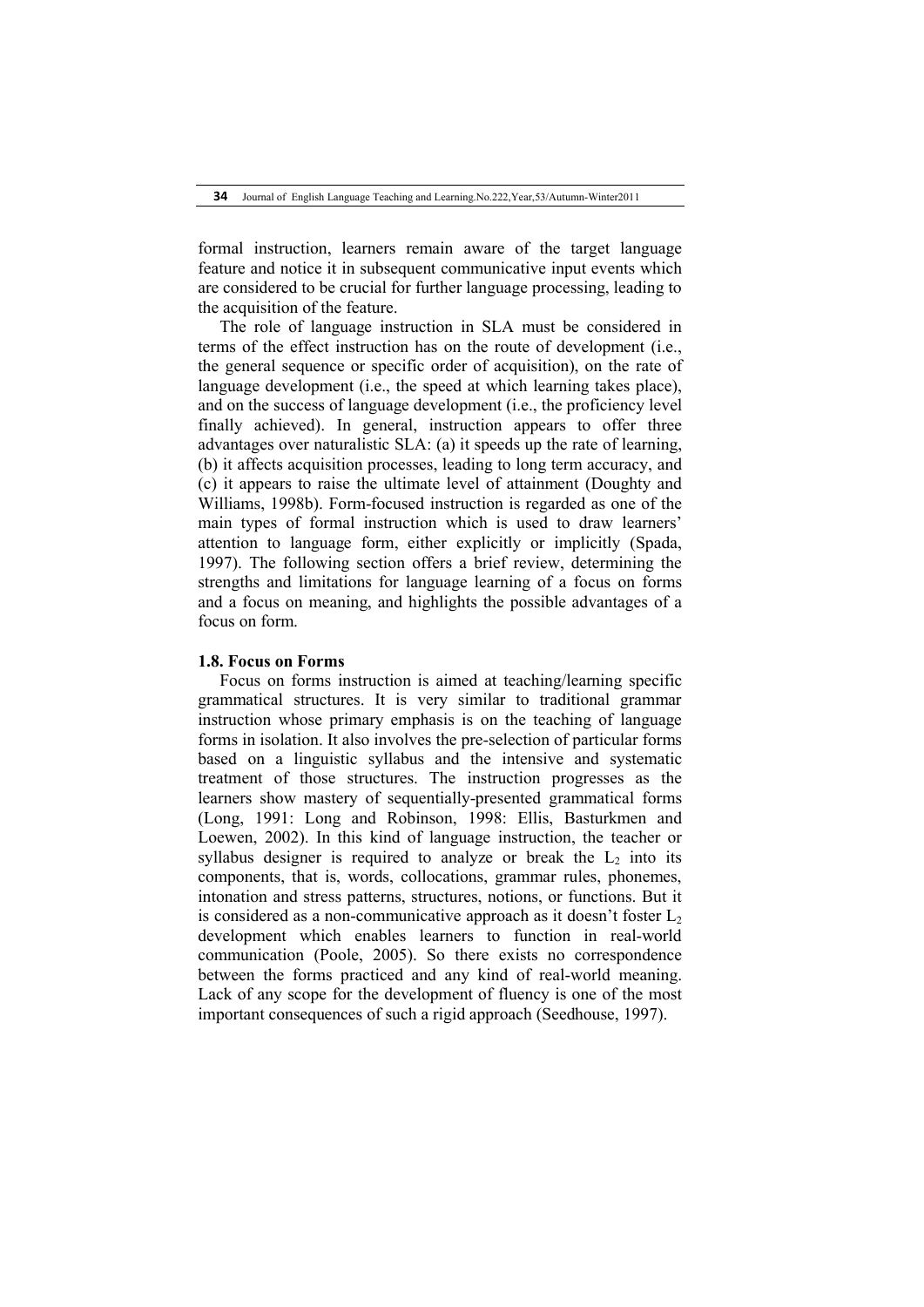## **1.9. Focus on Meaning**

According to Long (1991) and Long and Robinson (1998) focus on meaning refers to a communicative approach to language teaching/learning which spends little or no time on the discrete points of language. Instead, the main purposes of such an approach are to use language in real-life situations, to emphasize meaning over form, and comprehension and fluency over production and accuracy. And the basic philosophy behind meaning-focused language instruction is that people learn languages best, inside or outside a classroom, not by regarding the language as an object of study, but by using it as a medium of communication. According to this view, language instruction is organized in terms of the purposes for which people are learning language and the kinds of language performances that are necessary to meet those purposes. Whereas learners are able to acquire linguistic structures without any instructional intervention, they don't usually achieve high levels of linguistic knowledge within an entirely meaning-focused instruction (Spada, 1997). They were found to have consistent difficulties with the basic structures of language as they cannot readily infer knowledge of language system from the communicative activities they do. This also happens as teachers accept every inaccurate interlanguage form without any comment or correction (Seedhouse, 1997).

# **1.10. Focus on Form**

The emphasis on the role of language instruction along with Schmidt's 'noticing' hypothesis as the two main prerequisites for the acquisition of language made Long (1991) & Long and Robinson (1998) to feel that when students encounter problems and difficulties in their production and comprehension of language, it is the responsibility of their teachers and peers to help them notice their erroneous forms and supply them with the correct and appropriate forms. But this should not emulate teachers to focus on instructing specific grammatical items, leading to focus on forms instruction which progresses as learners master sequentially presented grammatical structures. They should aim to help students use language in a way that motivates realistic communicative use.

But it should also be different from the purely communicative instruction or what is termed as focus on meaning instruction in which little or no attention is directed to the study of discrete parts of language, instead, the main focus is on the use of language communicatively (Poole, 2005). So in terms of how to teach grammar and vocabulary, it is felt that the world of foreign/second language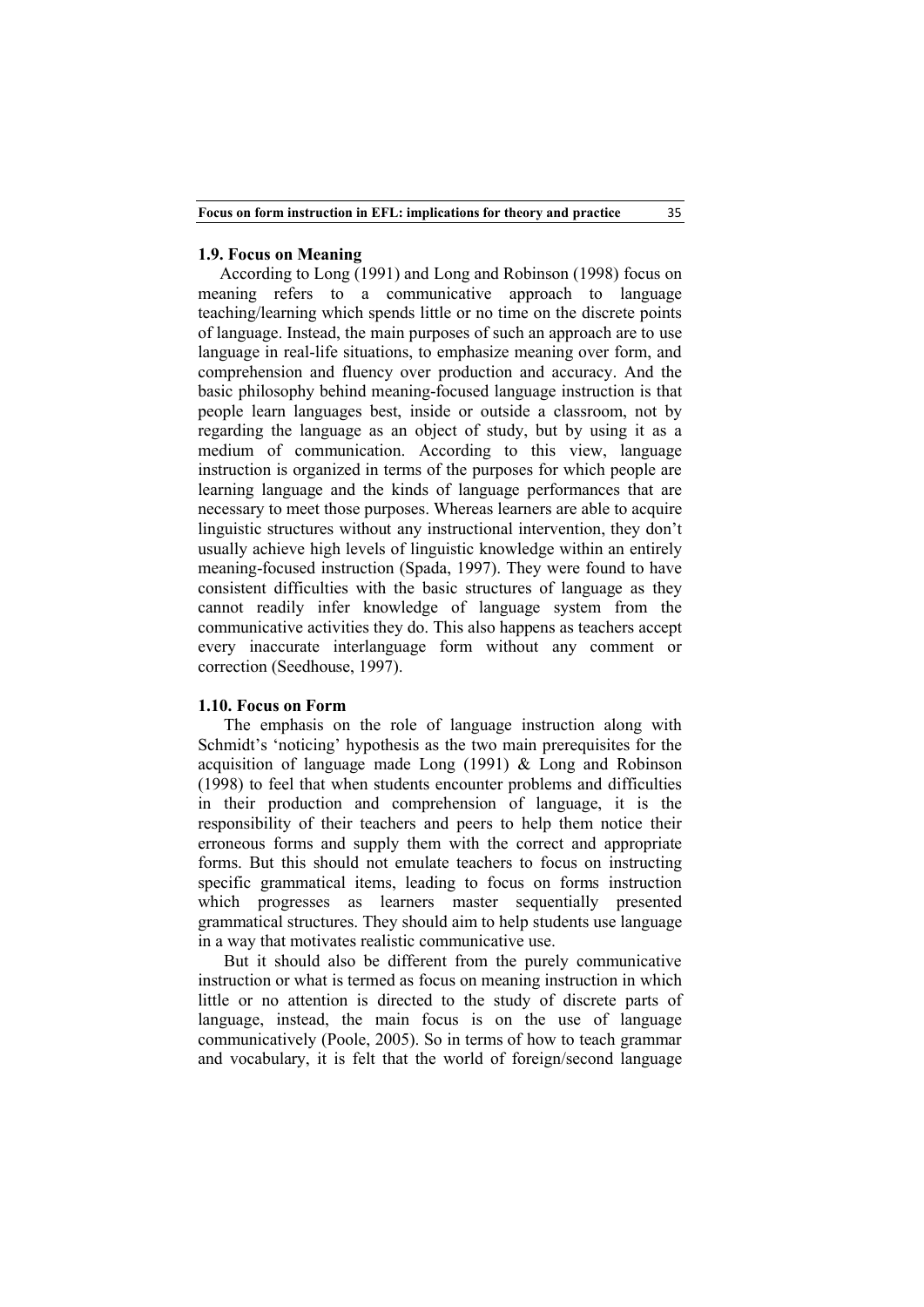teaching methodology has found itself endorsing extreme positions. To solve this problem, Long (1991) & Long and Robinson (1998) introduced the notion of focus on form instruction which, on one hand, highlights the significance of communicative language use and learner-centeredness, and on the other hand, emphasizes the overt study of problematic areas of  $L_2$  forms.

Focus on Form is a kind of instruction which emphasizes the importance of communicative language teaching such as authentic communication, and also puts emphasis on occasional and overt study of L2 grammatical structures (Poole, 2005). According to Long (1991) and Long and Robinson (1998), it tries to maintain a balance between focus on forms and focus on meaning through motivating teachers and learners to attend to form when necessary, yet within a communicative classroom environment. It has a dual, simultaneous focus on form and accuracy as well as meaning and fluency. It is also seen as a psycholinguistically plausible approach as it emphasizes the kind of attention to form that occurs in real-world situation, as it addresses learners' linguistic problems and as it motivates noticing which is considered necessary for acquisition (Seedhouse, 1997).

The importance of focusing on form is based on three main principles about second language acquisition:

(1) Learners acquire new linguistic forms as the result of attending to form in contexts where the primary concern is with the message rather than the language.

(2) Learners frequently experience difficulty in attending to and producing linguistic forms in communication as they have a limited information-processing capacity.

(3) They benefit from the opportunities that arise in communication to give focal attention to language forms (Ellis, Basturkmen, Loewen, 2001a).

## **1.10.1. How to Maintain a Focus on Form**

Focus on form can be accomplished by providing opportunities for learners to negotiate topics which are meaningful to them. Teachers should allow learners, by reducing their own role in correction and scaffolding of learners' utterances, to manage the interaction (Seedhouse, 1997). They can also apply focus on form instruction in their classrooms by using principles of Communicative Language Teaching (CLT) when they want to design activities and do assessment. Small size classes are regarded better candidates as they permit the teachers to work individually with students and students individually with their peers. Teachers and students are also required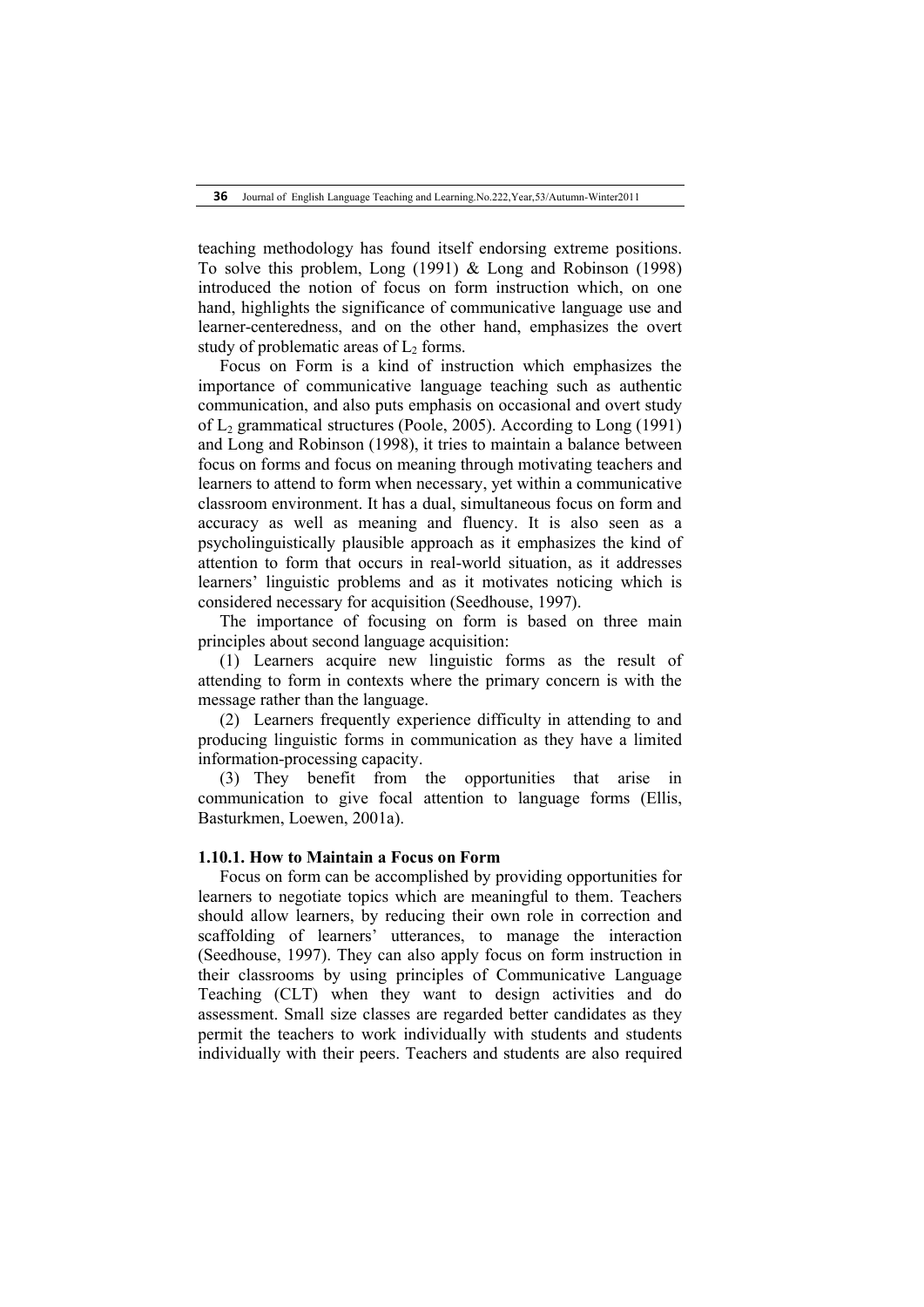to be proficient enough in English as to avoid any kind of codeswitching during the course of interaction (Poole, 2005).

## **Focus on Form Techniques**

1. Input flooding (providing a plethora of natural examples of the form in focus in a text on the assumption that the very high frequency of the structure in question will attract the learner's attention to the relevant formal regularities) (Doughty and Williams, 1998a)

2. Task-essential language (the necessity of using specific forms to complete a task) (Doughty and Williams, 1998b)

3. Input enhancement (directing the learner's attention to a specific form in a text by highlighting, underlining, coloring, rule giving, …) (Long and Robinson, 1998)

4. Negotiation (asking and answering questions about how a special form is learnt and taught) (Lightbown, 1998)

5. Recast (corrective reformulation of children's utterances that preserve the child's intended meaning) (Long and Robinson, 1998)

6. Output enhancement (Promoting students to produce output coating specific forms) (Doughty and Williams, 1998a)

7. Interaction enhancement (an instructional treatment making students produce output by providing interactional modifications in order to help students notice a mismatch between their interlanguage and target language form) (Doughty and Williams, 1998b)

8. Dictogloss (a procedure encouraging students to reflect on their own output by reconstructing a text which is read to them) (Swain, 1998)

9. Consciousness-raising tasks (tasks promoting the occurrence of a stimulus event in conscious awareness and its subsequent storage in long term memory) (Harley, 1998)

10.Input processing (interpreting input with the goal of incorporating the knowledge into one's interlanguage) (Williams and Evans, 1998)

11. Garden path (a technique telling learners in advance about a linguistic regularity plus its exception by pointing out the error made at the moment of generality) (Doughty and Williams, 1998b)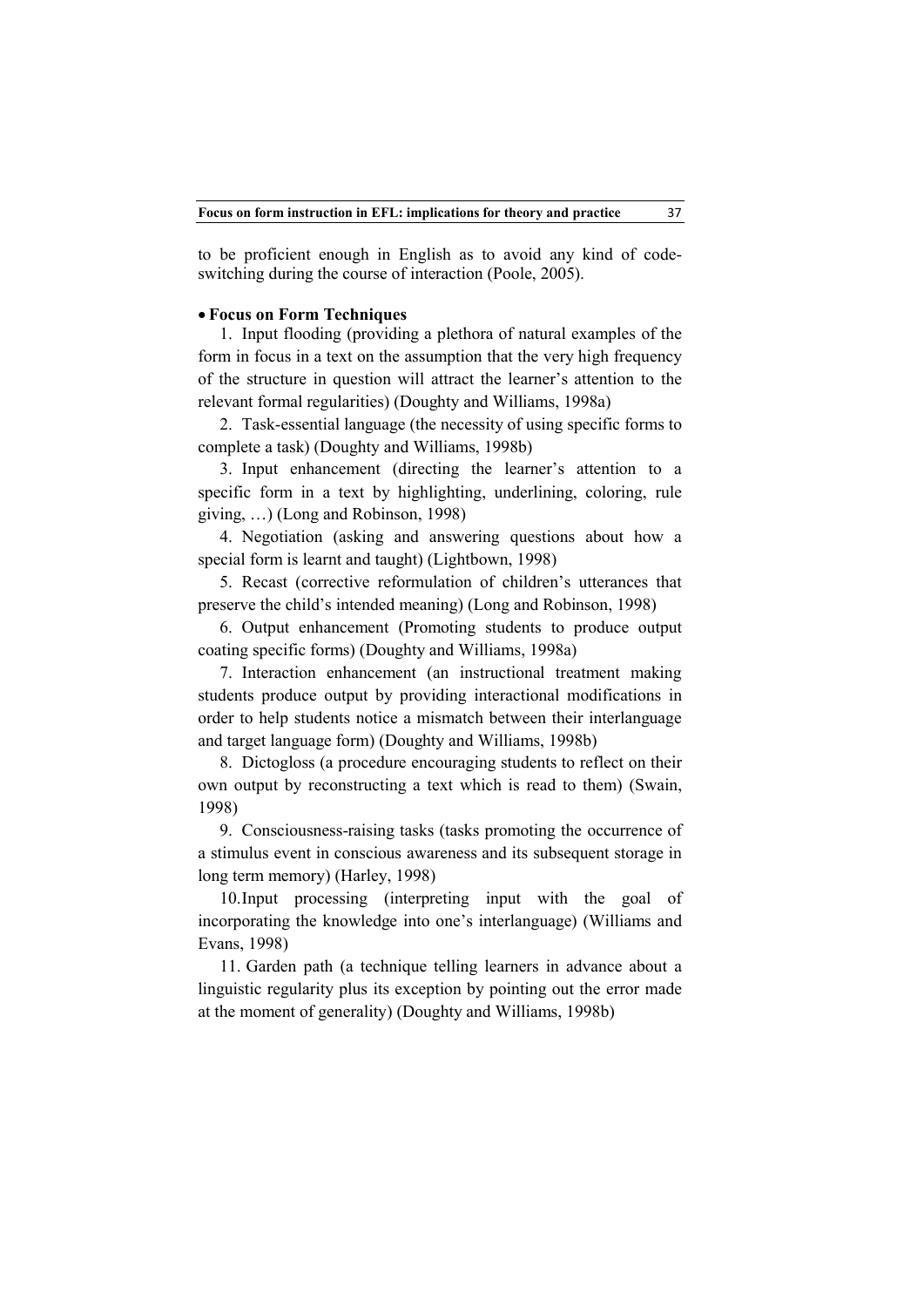**38** Journal of English Language Teaching and Learning.No.222,Year,53/Autumn-Winter2011

# **Types of Focus on Form Instruction**

Table 2.3: Types of focus on form instruction

- 1. Planned (proactive) focus on form
- 2. Incidental focus on form
- 2.1. Reactive
- 2.1.1. Conversational
- 2.1.2. Didactic
- 2.2. Preemptive
- 2.2.1. Conversational
- 2.2.2. Didactic

(Ellis, Basturkmen, Loewen, 2001a, 2001b, 2002)

1. Planned (proactive) focus on form: This kind of focus on form involves the use of communicative tasks designed to elicit the use of particular linguistic structure in a meaning-based context. The teacher decides in advance what forms should be focused on. The form is selected based on the teacher's familiarity with the students and the general perception of the students' interlanguage needs or based on the systematic investigation of the areas in which the students have problems (Ellis, Basturkmen, Loewen, 2002; Nassaji, 2000).

2. Incidental focus on form: It involves the use of communicative tasks which are designed to elicit the use of general rather than specific forms. The forms are focused on in the process of communication, peripherally, and then the focus returns to communicative activity again (Ellis, Basturkmen, Loewen, 2002; Nassaji, 2000). It has two main kinds, reactive and preemptive focus on form.

2.1. Reactive focus on form: It refers to the treatment of learners' errors in a communicative context. It arises when learners produce utterances containing an actual error, which is then addressed by the teacher but sometimes by another learner. Thus it supplies the learners with negative evidence. It addresses a performance problem (which may or may not reflect a competence problem) and usually takes the form of a sequence, involving a trigger, an indicator of a problem, and a resolution (Ellis, Basturkmen, Loewen, 2001b, 2002).

2.2. Preemptive involves attempts to make a specific form the topic of conversation even though no error has occurred. It is initiated by means of a query that students addresses to the teacher. The participants take a time-out from communication to talk about some linguistic features. It involves the teacher or the learner initiating attention to form even though no specific problem in production has occurred. It addresses an actual gap in the learners' knowledge, and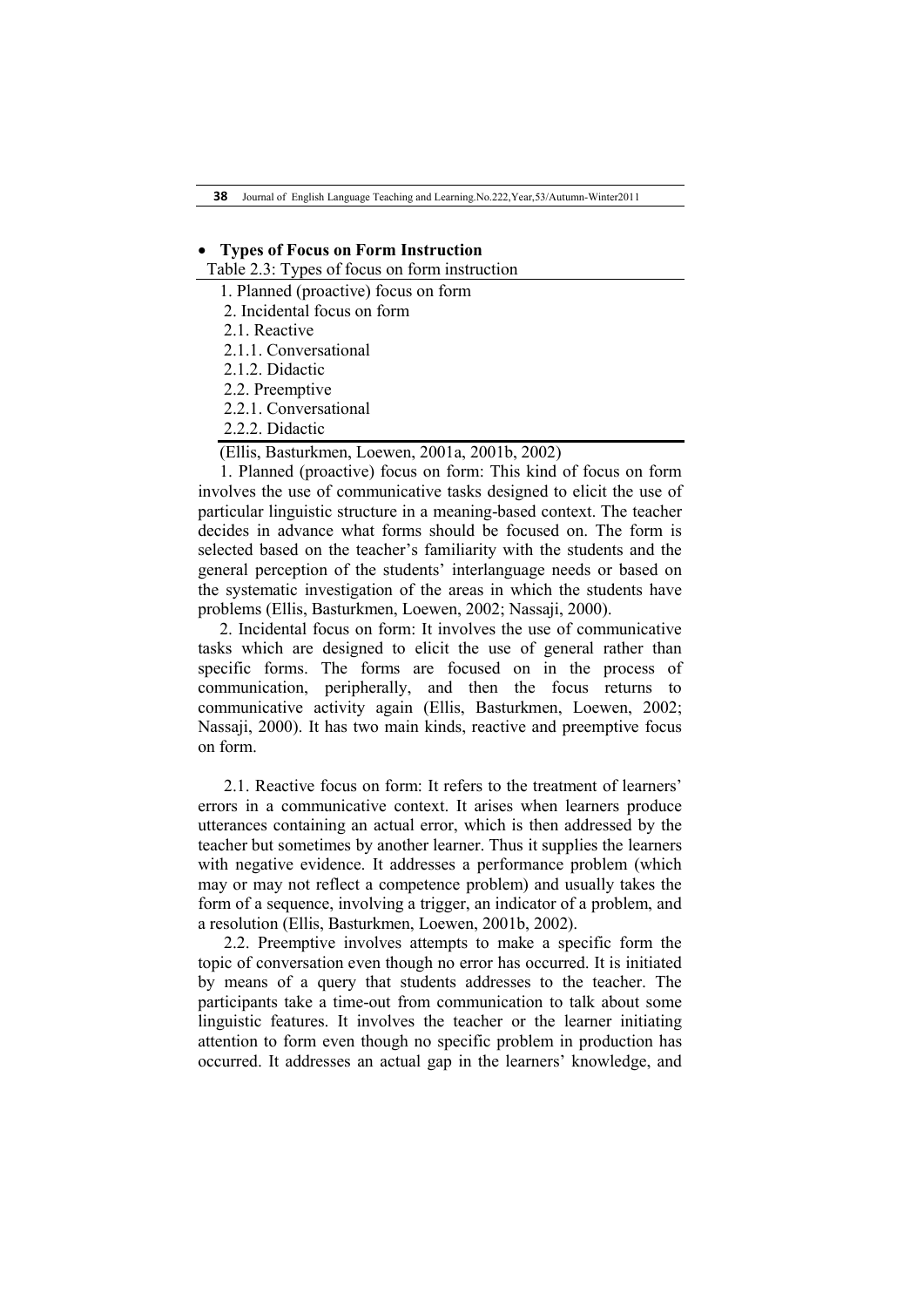usually consists of exchanges involving a query and a response (Ellis, Basturkmen, Loewen, 2001b, 2002).

Both reactive and preemptive are divided into two main categories, conversational and didactic focus on form.

2.2.1. Conversational focus on form: It involves the attention to form arose as the result of a communication problem.

2.2.2. Didactic focus on form: It involves an error treatment which consists of a pedagogic "time-out" from meaning-focused communication (Ellis, Basturkmen, Loewen, 2002).

# **1.10.2. Experimental Background of Focus on Form**

Van Patten (1990) examined whether or not learners could consciously attend to both form and meaning when they were processing the input. Results suggested that learners had great difficulty in attending to both form and content, raising important questions about the role of consciousness in input processing.

Fotos (1993) examined the effectiveness of two types of grammar consciousness-raising tasks designed to develop formal knowledge of grammatical structures on the amounts of learners' noticing. Findings suggested significant improvements in learners' noticing as the result of task performance.

Nobuyoshi and Ellis (1993) had done a small scale study, suggesting that focused communication tasks such as "pushing" learners to produce more accurate output through teacher's request for clarification would contribute to  $L<sub>2</sub>$  acquisition. It was also found that pushing learners toward more accurate production led to both immediate and overtime improved performance.

Swain (1998) investigated the relationship between metatalk and second language learning in French immersion classes. The instruction about how to perform the task (dictoglass) was modeled for the two classes. The metatalk used for the metalinguistic group included the rules and metalinguistic terminology, while the metatalk for the comparison group didn't include rules and metalinguistic terminology. Results showed that explicit statement of rules and metalinguistic terminology helped capture students' attention and focused it on their own language use and provided them with an opportunity to reflect on and use their linguistic knowledge.

Kormos (2000) studied the role of attention in monitoring second language speech production in both first and second language. The results showed that learners' different stages of  $L_2$  competence would not influence the amount of attention paid to the linguistic form of an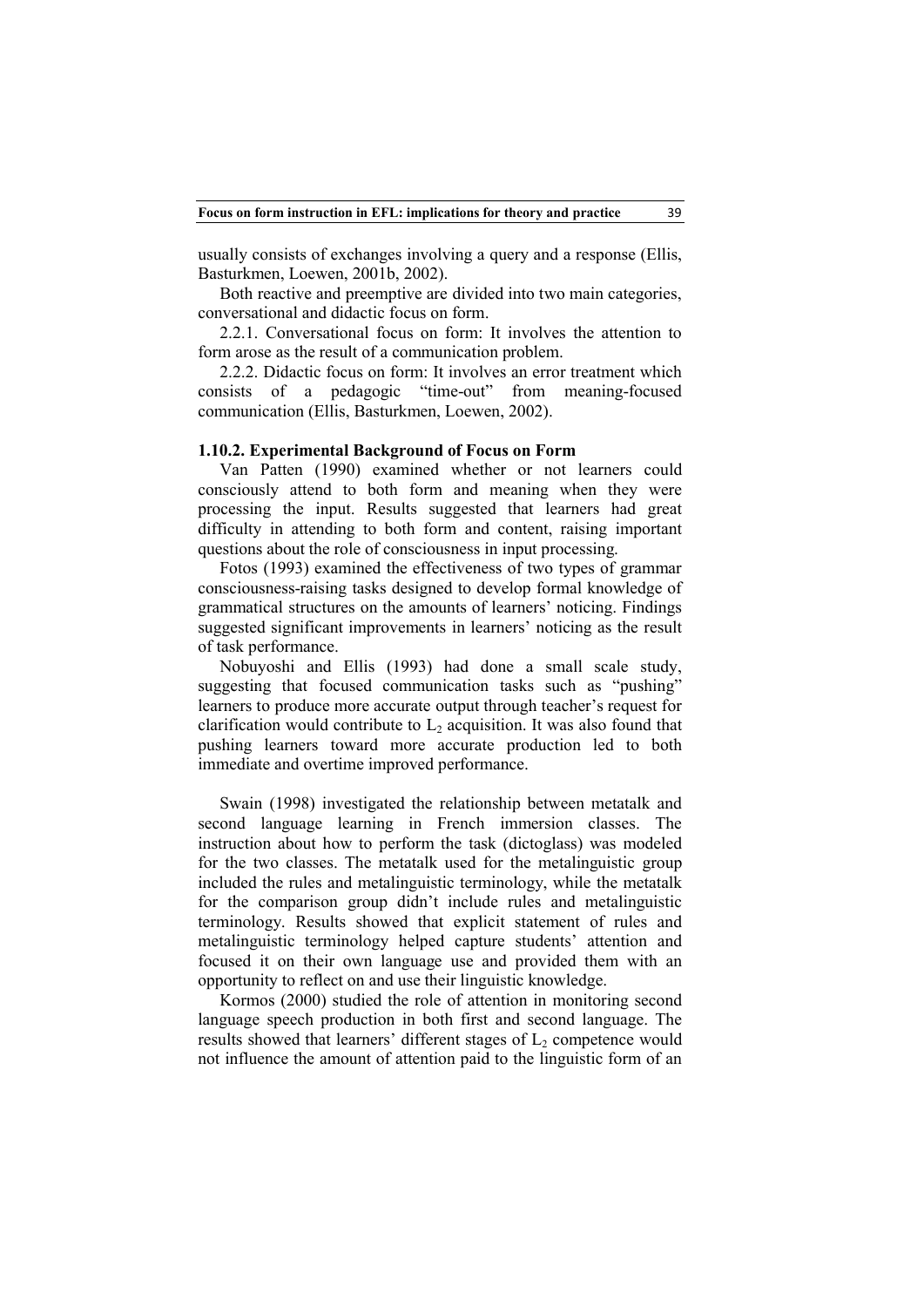utterance. It was also found that the degree of the attention used in monitoring language speech differed markedly from first language to second language.

Muranoi (2000) investigated the effect of interaction enhancement (IE) on the learning of English articles among three groups, IE plus formal debriefing group (IEF), IE plus meaning-focused debriefing group (IEM) and a non-enhanced interaction group. Two major outcomes were found; (1). IE had positive effects on the learning of English articles, and (2). The IEF treatment had a greater impact than IEM treatment.

Ellis, Basturkmen, Loewen (2001a) examined the effectiveness of incidental ad transitory focus on form on learners' uptake in twelve hours of communicative ESL teaching. Results indicate that learners had more uptakes in reactive and student-initiated focus on form episodes. It was also found that the complexity of an episode and the nature of form being focused (whether meaning or grammar) would reflect the level of uptakes.

Ellis, Basturkmen, Loewen (2001b) investigated the effectiveness of preemptive focus on form in a 12-hour meaning-focused instruction. Results indicated that the majority of the episodes containing preemptive focus on form were initiated by students. Learners were more likely to uptake a form (i.e. incorporate it into an utterance of their own,) When it is raised by one of their peers. It was also found that in these preemptive focus on form episodes, learners dealt with form explicitly. Despite this, they didn't appear to interfere with the communicative flow of the teaching.

Poole and Sheorey (2002), in their case study, examined the spontaneous spoken output of an advanced Indian user of English in order to explore the validity of Schmidt's noticing hypothesis and also the value of focus on form instruction. The results indicated that the subject could notice and correct later all the errors he had committed during his spontaneous output, showing that his learned knowledge about the forms had not been fully internalized, casting doubts as to whether noticing could lead to acquisition of noticed language forms.

Burgess and Etherington (2002) investigated forty eight EAP teachers' attitudes to grammar and its teaching and learning within an EAP context. Results indicate that the majority of teachers appreciated the value of grammar for their students and show favorable attitude to focus on form approaches.

Gass, Svetics and Lemelin (2003) studied the effect of attention on the learning of different parts of language and how this differential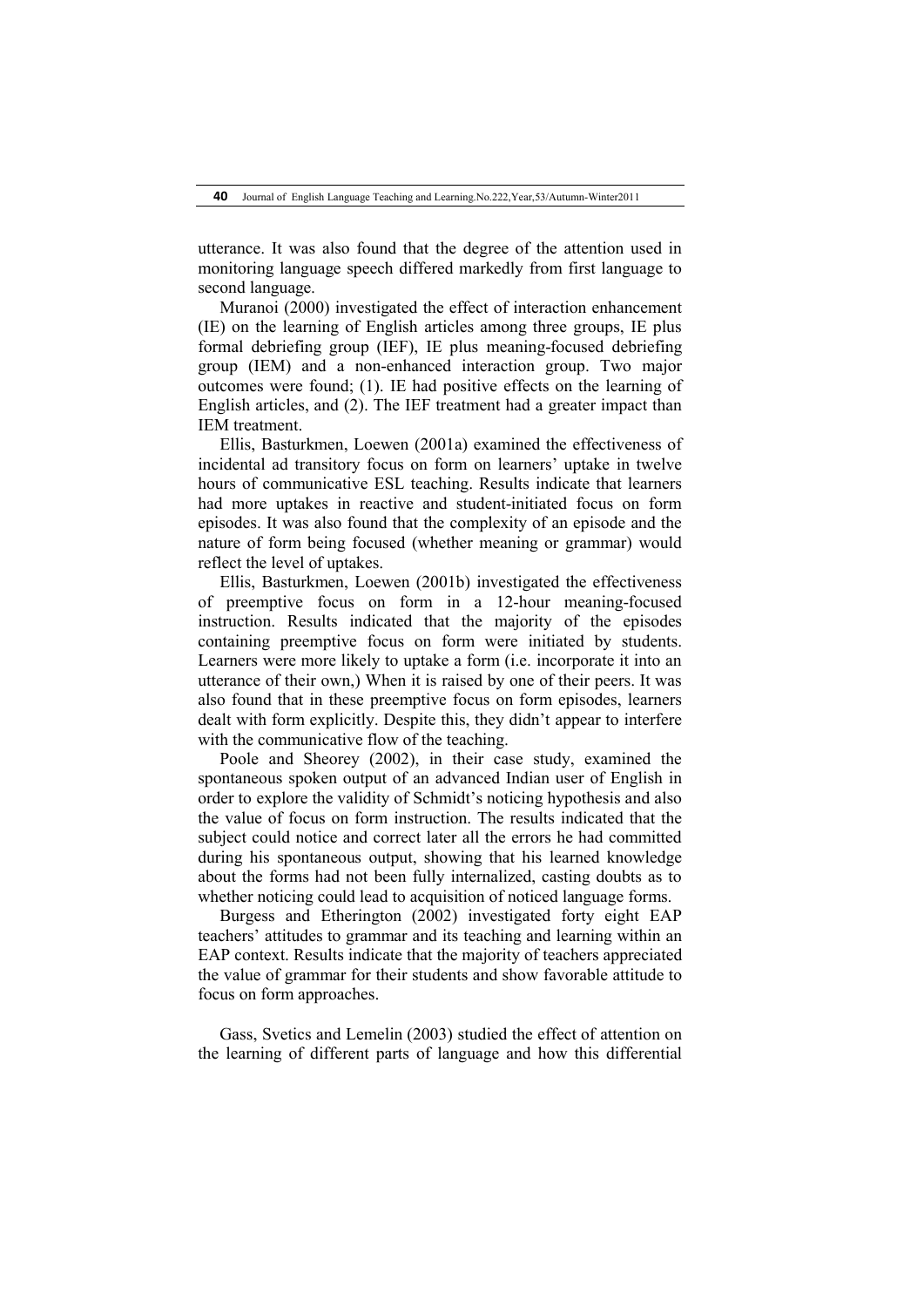effect interacted with linguistic proficiency. The results showed that attention had the greatest effect on syntax and the least on lexis. It was also found that attention was most effective during the early stages and the least effective during the later stages.

Poole (2003) in his study described the types of forms learners attend to during form-focused instruction. Analysis of the data, gathered from nineteen international students studying in an advanced ESL writing class in a United States university, indicated that the majority of forms they attended to were lexical in nature. It was also found that focus on form instruction might not be valuable for second language grammatical learning.

Park (2003) in his experimental study investigated if, and how, externally-created salience might lead to learners' internally generated salience. The findings showed that increasing the perceptual salience of target forms did not lead to learners' noticing of forms. It was also found that noticing was affected by several factors such as learner readiness, knowledge of first language, and second language learning experience.

Lyster (2004a) in his article presents a comparative analysis of five quasi-experimental studies, investigating the effects of form-focused instruction on four areas of French known to be difficult for Anglophone learners; perfect vs. imperfect past tense, conditional mood, second person pronouns, and grammatical gender. Findings suggested that effective form-focused instruction included a balanced distribution of opportunities for noticing, language awareness, and controlled practice with feedback.

Lyster (2004b) in his quasi-experimental classroom study investigated the effects of form-focused instruction and corrective feedback on immersion students' ability to accurately assign grammatical gender in French. Analyses of data showed a significant increase in the ability of students exposed to form-focused instruction to correctly assign grammatical gender. It was also found that formfocused instruction is more effective when combined with prompts than with recasts or no feedback.

Farrokhi (2005) examined the possibility of integrating formfocused instruction and communicative interaction at the level of error correction. The database was drawn from transcripts of thirty one hours of classroom lessons including 752 error correction episodes. Findings revealed that 'marked recast' was a good corrective feedback that combines focus on form and focus on meaning at the level of error correction.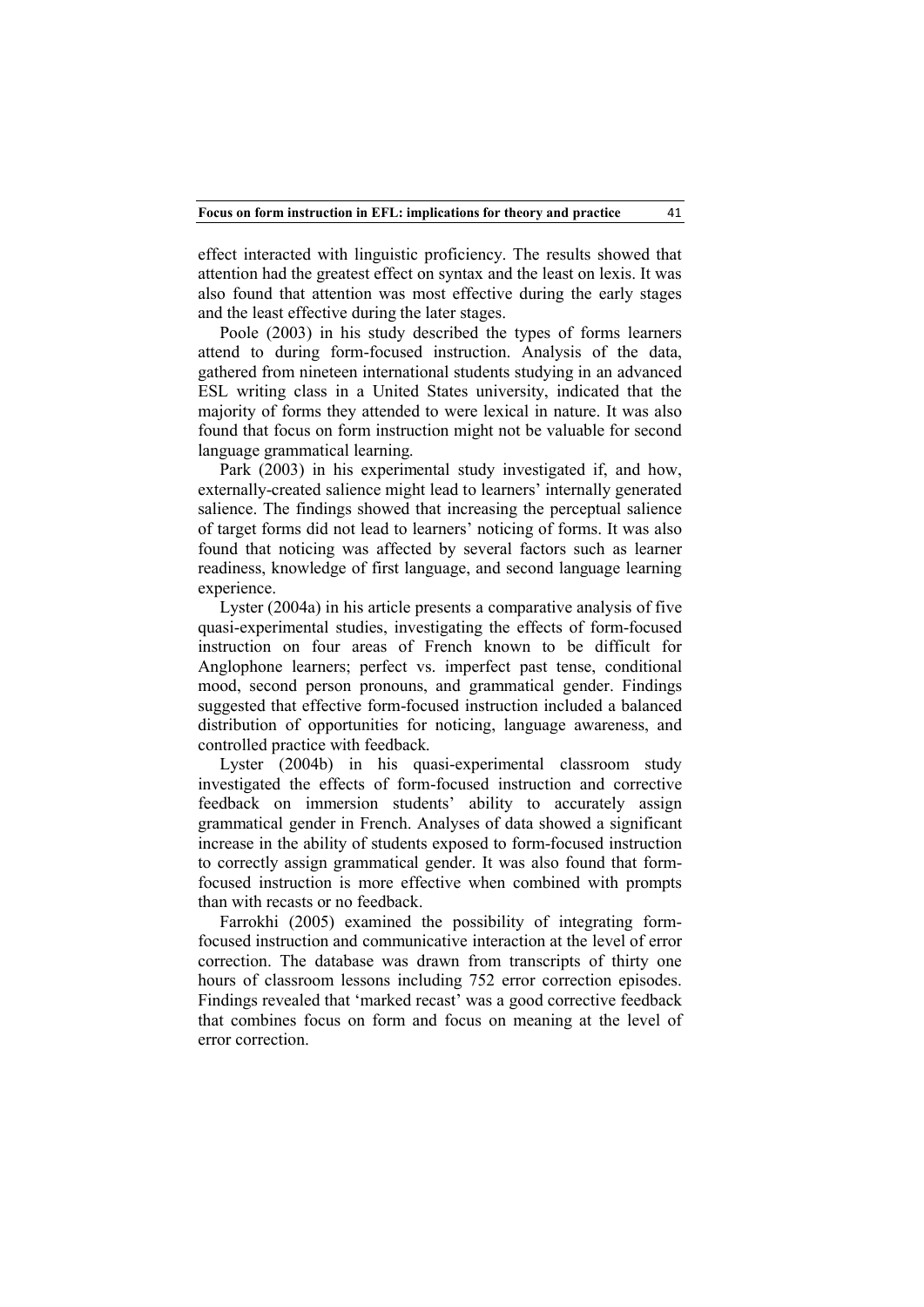Loewen (2005) examined the effectiveness of incidental focus on form in promoting  $L<sub>2</sub>$  learning. Analysis of seventeen hours of naturally occurring, meaning focused instruction in twelve adult classes in a private language school in New Zealand revealed that learners could remember the targeted form sixty percent of the time one day after the FFEs (form-focused episodes) and fifty percent of the time two weeks later. So incidental focus on form might be beneficial to learners especially when they incorporated the targeted linguistic item into their own production.

Lee (2007) had done a research investigating the effect of textual enhancement. He concluded that it aided the learning of the target forms while having unfavorable meaning comprehension.

Haung (2008) had done a research in which he used EFL learners' analytical grammatical knowledge to design a post-task approach to foster learners' self-initiated attention. Students were asked to transcribe their dialogues cooperatively and then to reflect on different aspects of their oral production individually. It was found that learners paid close attention to their mistakes according to their individual learning needs and proficiency levels.

Farrokhi, Ansarin, and Mohamadnia (2008) investigated how five experienced EFL teachers initiated focus on form episodes to raise attention to form in elementary and advanced levels, through observing seventy hours of communicatively-oriented instruction between the teachers and their students. They also examined the frequency and type of focus on form episodes, i.e. vocabulary, grammar, and pronunciation. The results suggested that the proficiency of the learners did not affect the rate of learner-initiated focus on form episodes. This study also indicated that the overall distribution of the linguistic focus on form episodes varied across proficiencies.

# **2. Conclusions & Suggestions for Further Research**

Although various differences in these studies make direct comparison among them difficult, an examination of several factors is instrumental in identifying the directions for future research. First, though clearly a desirable proficiency level, in most of the studies investigating the effects of focus on form and its techniques on language learning, participants were at advanced level of language proficiency (Poole, 2005). Second, most of the studies providing insights into the efficacy of focus on form have taken place in well-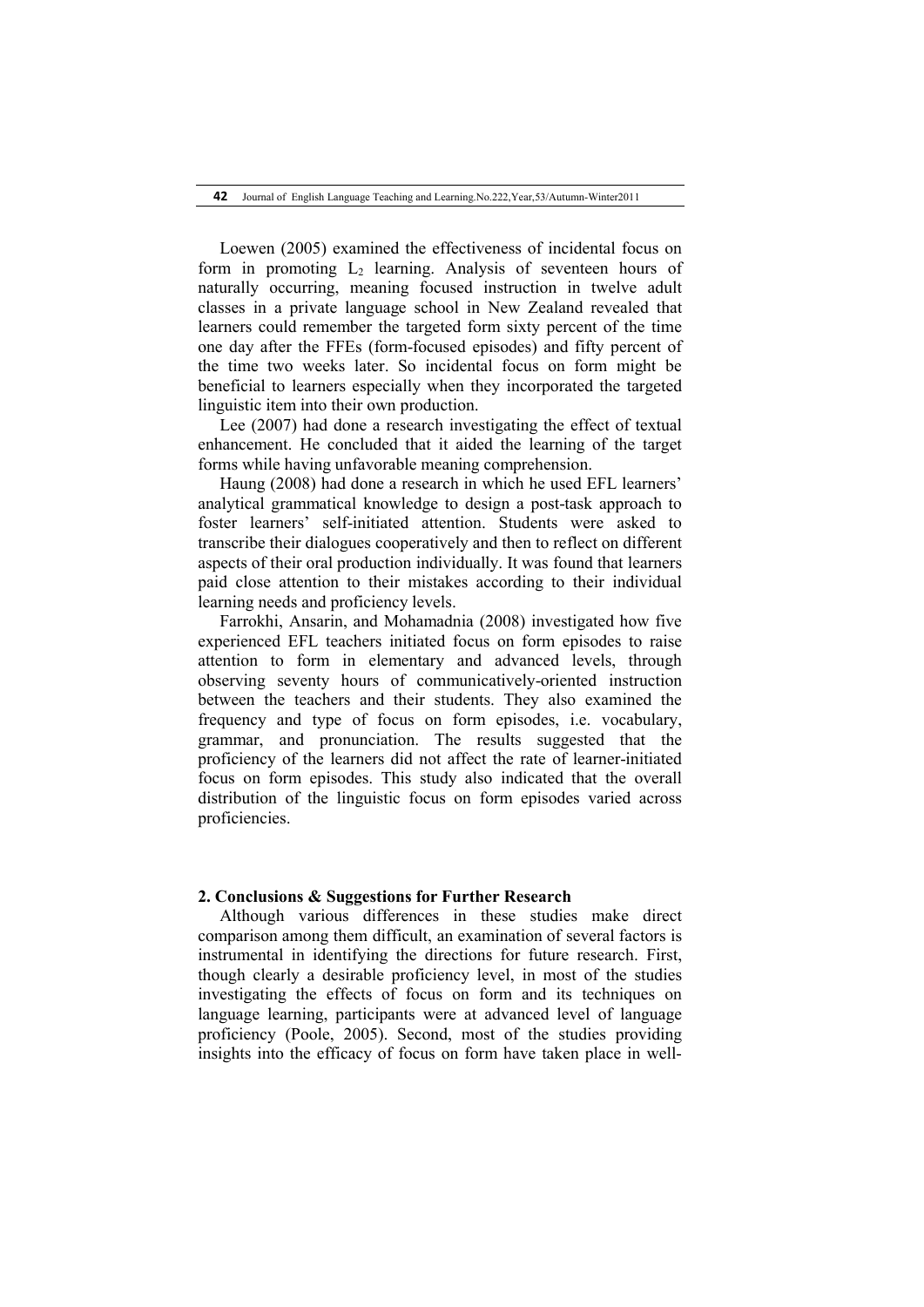43

funded, adequately-supplied with teaching and learning materials, generally free of classroom discipline problems and just in a few countries, such as the United States, New Zealand, and Japan (Poole and Sheorey, 2002). Finally, previous studies on the effect of focus on form on language learning mostly used short term treatment with rather limited exposure to the input (Williams, 1999; Leow, 1997). Further investigations in this line of research are still needed to shed more light on these issues. They should also investigate whether or not focus on form instruction leads to more language acquisition. This seems crucial, since no matter how often students are exposed to form during a focus on form instruction; the true value of it lies in its ability to improve the quantity and quality of language acquisition.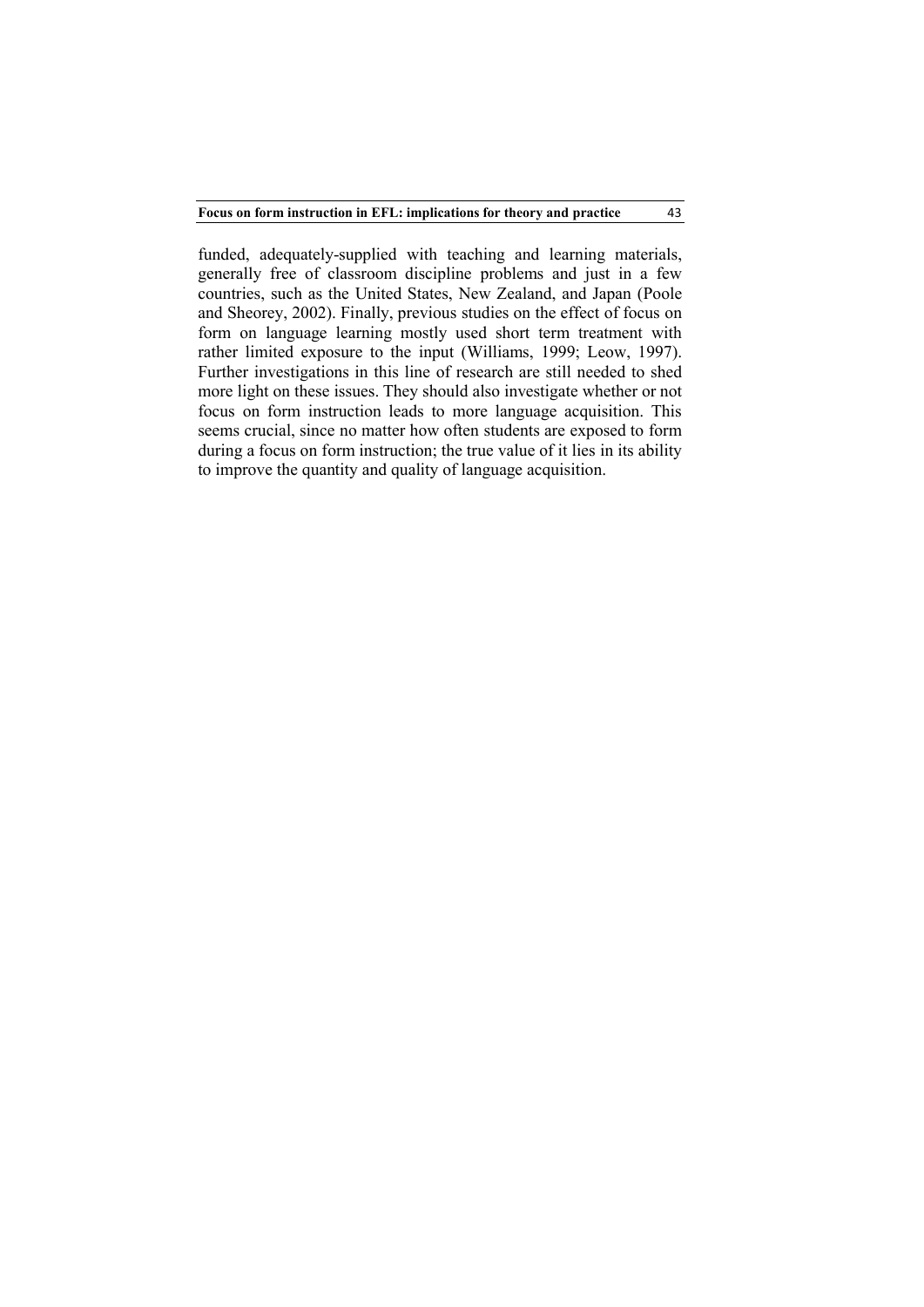# **References**

- Brown, H. D. (2000). *Principles of Language Learning and Teaching*  $(4<sup>th</sup> Ed.)$ . New York: Pearson Education.
- Burgess, J. & Etherington, S. (2002). *Focus on grammatical form: explicit or implicit? System* Vol. 30, pp. 433-458
- Chastain, K. (1988). *Developing Second Language Skills: Theory and Practice* (3<sup>rd</sup> Ed.). Harcourt Brace Jovanovich
- Cook, V. (2001). *Second Language Learning and Teaching* (3<sup>rd</sup> Ed.). London:
- Arnold Doughty, c. & Williams, J. (1998a). Issues and terminology. *In focus on form in classroom L<sub>2</sub> acquisition*, C. Doughty & J. Williams (Eds.), pp.1-11. New York: Cambridge.
- Doughty, c. & Williams, J. (1998b). *Pedagogical choices in focus on form. In Focus on Form in Classroom L<sub>2</sub> <i>Acquisition*, C. Doughty & J. Williams (Eds.), pp. 197-261. New York: Cambridge.
- Ellis, R., Basturkmen, H., & Loewen, Sh. (2001a). Learner uptake in communicative ESL lessons. *Language Learning*, Vol. 51 (2), pp. 281- 318.
- Ellis, R., Basturkmen, H., & Loewen, S. (2001b). Preemptive focus on form in the ESL classroom. *TESOL Quarterly*, Vol. 35 (3), pp. 407-432 Ellis, R., Basturkmen, H., & Loewen, S. (2002). Doing Focus-on-Form. *System* Vol. 30, pp. 419-432.
- Farrokhi, F. (2005). A practical step towards combining focus on form and focus on meaning*. Journal of Faculty of Letters and Humanities*, Year 49, No. 198
- Farrokhi, F., Ansarin, A., & Mohammadnia, Z. (2008). Preemptive focus on form: teachers' practices across proficiencies. *The Linguistics Journal*, Vol. 3, Number 2.
- Fotos, S. (1993). Consciousness Raising and Noticing Through focus on Form: Grammar Task Performance Versus Formal Instruction*. Applied Linguistics*, Vol.14, No.4.
- Gass, S., Svetics, I., & Lemelin, S. (2003). Differential effects of attention. *Language Learning*, Vol. 53 (3), pp. 497-545.
- Harley, B. (1998). *The role of focus on form tasks in promoting child L2 acquisition. In Focus on Form in Classroom L2 Acquisition*, C. Doughty & J. Williams (Eds.), pp. 156-174. New York: Cambridge.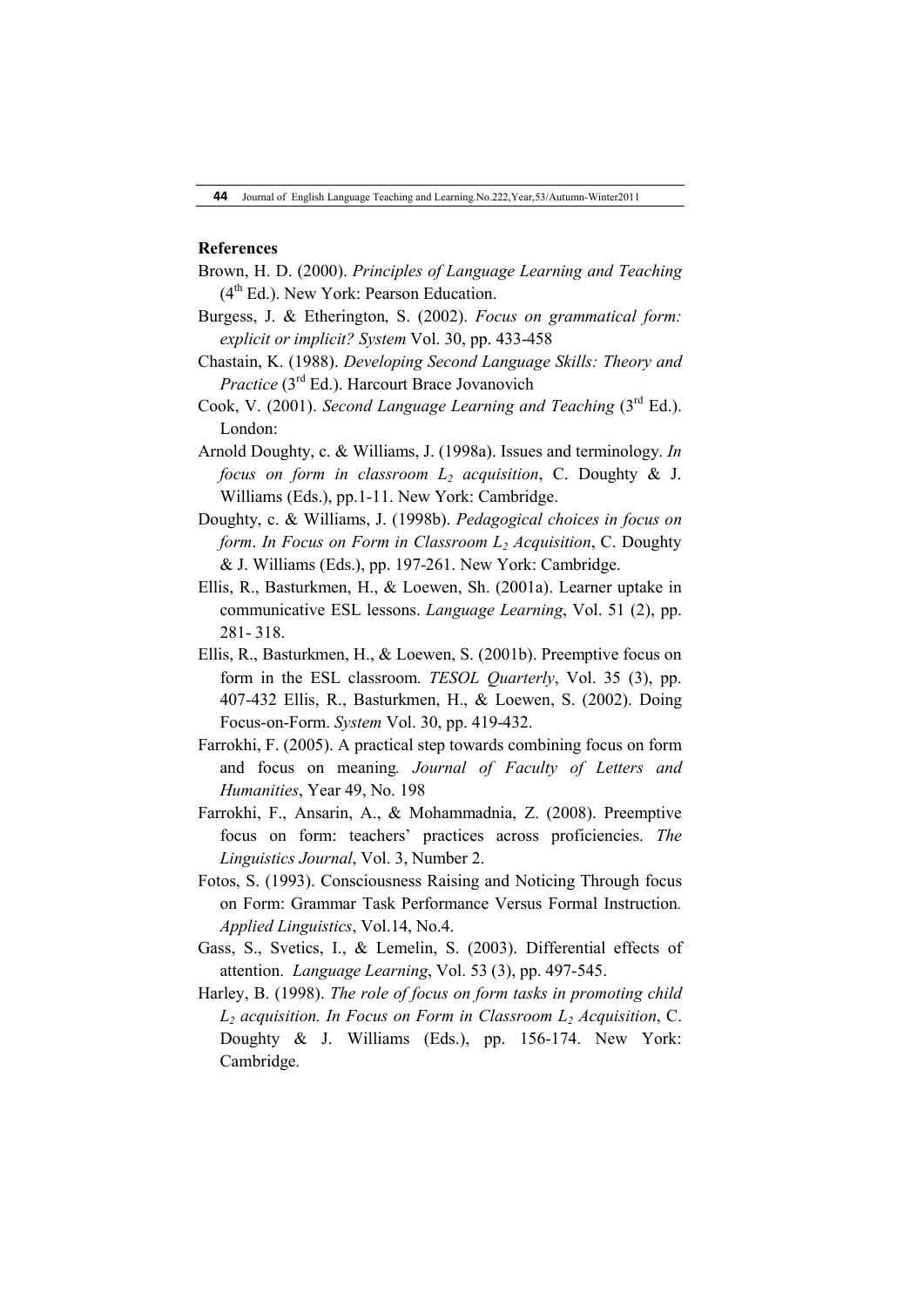- Huang,S.C. (2008). Raising learner-initiated attention to the formal aspects of their oral production through transcription and stimulated reflection. *IRAL*, 46, pp. 375-392.
- Khodayari, H. R. & Attaollahi, M. (2005). *Essential Topics for MA Entrance Exam in TEFL*. Tehran: Pardazesh.
- Kormos, J. (2000). The Rrole of attention in monitoring second language speech production. *Language Learning*, Vol. 50 (2), pp. 343-384.
- Krashen, S. (1981). *Second Language acquisition and second language learning.* Oxford: Oxford University Press.
- Krashen, S. (1985). *The Input hypothesis: Issues and Implications*. London: Longman.
- Lee, S. (2007). Effects of textual enhancement and topic familiarity on korean EFL students' reading comprehension and learning of passive forms. *Language learning*, Vol. 57 (1), pp. 87-118.
- Leow, R. P. (1997). Attention, awareness, and foreign language behavior. *Language Learning,* 51, pp. 113-155.
- Lightbown, P. M. (1998). *The importance of timing in focus on form*. *In Focus on Form in Classroom L2 Acquisition*, C. Doughty & J. Williams (Eds.), pp. 177-196. New York: Cambridge.
- Loewen, S. (2005). *Incidental Focus on Form and Second Language Learning*. US: Cambridge University Press.
- Long, M. (1991). *Focus on form: a design feature in language methodology*. *In K. de Bot, R. Ginsberg, & Kramsch (Eds.). Foreign Language research in Cross- cultural perspective* (pp. 39-52). Amsterdam: John Benjamins*.*
- Long, M. H. & Robinson, P. (1998). *Focus on form: theory, research and practice. in focus on form in classroom L2 Acquisition*, C. Doughty & J.Williams (Eds.), pp. 85-114. New York: Cambridge.
- Lyster, R. (2004a). Research on form-Focused instruction in immersion classrooms: implications for theory and practice. *French Language Studies* 14, pp. 321-341.
- Lyster, R. (2004b). Differential effects of prompts and recasts in form-Focused instruction*. Second Language Instruction,* 26, pp. 399- 432.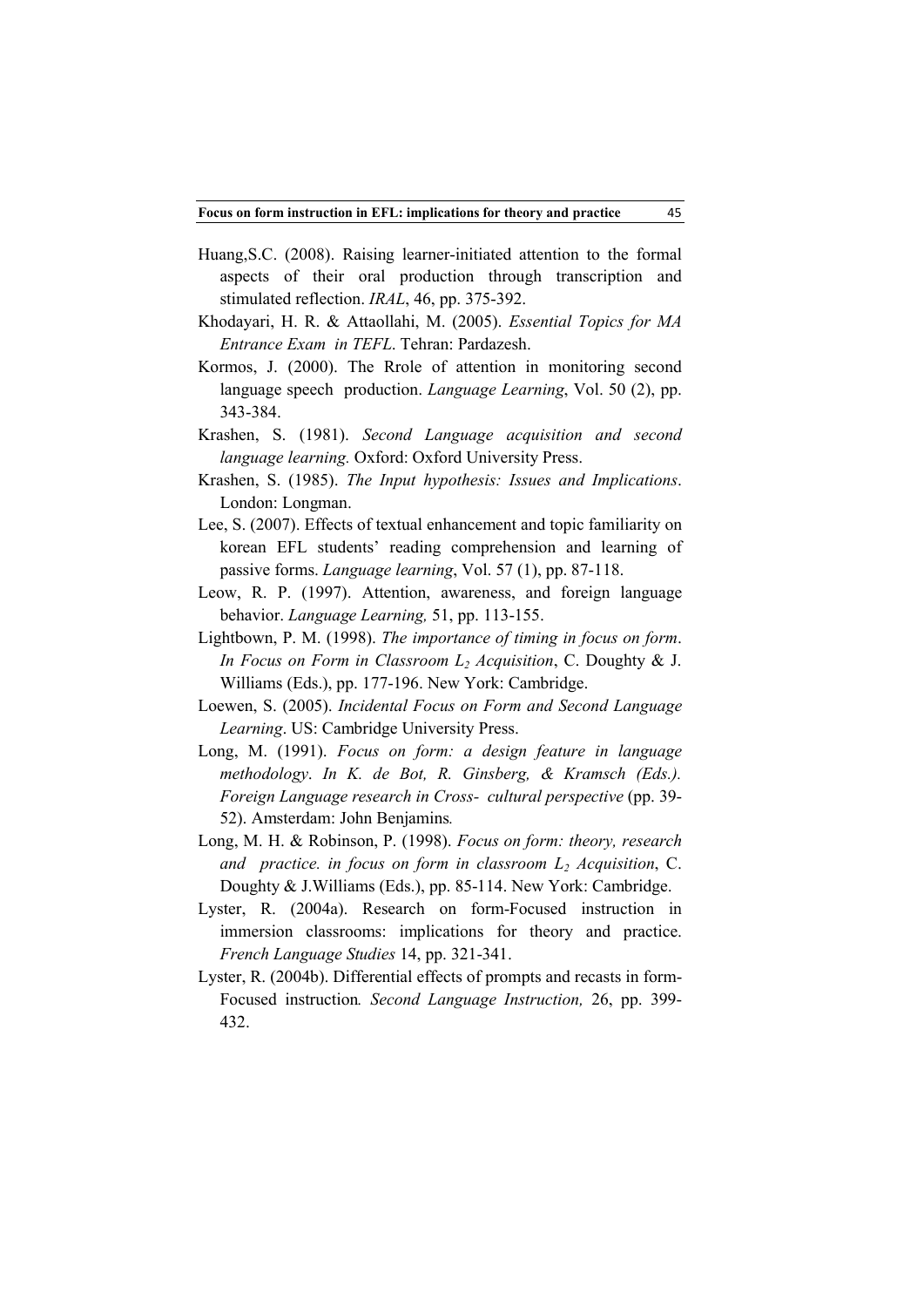- Muranoi, H. (2000). Focus on form through interaction enhancement: integrating formal instruction into a communicative task in EFL classrooms. *Language Learning*, Vol. 50 (4), pp. 617-673.
- Nassaji, H. & Fotos, S. (2004). Current developments in research on the teaching of grammar. *Annual Review of Applied Linguistics*, 24, pp. 126-145.
- Nobuyoshi, J., & Ellis, R. (1993). Focused communication tasks and second language acquisition. *ELT Journal*, Vol. 47 (3), pp.203-210
- Park, E. S. (2003). Constraints of Implicit Focus on Form. *Teachers College Columbia University Working papers in TESOL and Applied Linguistics,* Vol. 4, No. 2.
- Poole, A. (2005). Focus on Form Instruction: Foundations, Applications, and Criticisms*. The Reading Matrix*, Vol. 5, No. 1.
- Poole, A. B. & Sheorey, R. (2002). Sophisticated noticing: examination of an indian professional's use of english. *Indian Journal of Applied Linguistics*, Vol. 28, No. 2, pp. 121-136.
- Richards, J. C. & Rodgers, T. S. (2001). *Approaches and Methods in Language Teaching* (2<sup>nd</sup> Ed.). UK: Cambridge University Press.
- Schmitt, N. (2002). *An Introduction to Applied Linguistics*. New York: Oxford University Press
- Schmidt, R. W. (1990). The role of consciousness in second learning. *Applied Linguistics,* Vol. 11 (2), pp. 129-158.
- Seedhouse, P. (1997). Combining form and meaning. *English Language Teaching Journal*, *51(4*), 336-344.
- Spada, N. (1997). Form-focused instruction and second language acquisition: A Review of Classroom and Laboratory Research*. Language Teaching* Vol. 30, pp. 73-87.
- Swain, M. (1998). *Focus on form through conscious reflection. In Focus on Form in Classroom L2 Acquisition*, C. Doughty & J. Williams (Eds.), pp. 64-82. New York: Cambridge.
- Van Patten, B. (1990). Attending to content and form in the input: an experiment in consciousness*. Studies in Second Language Acquisition*, 12, pp. 286-301.